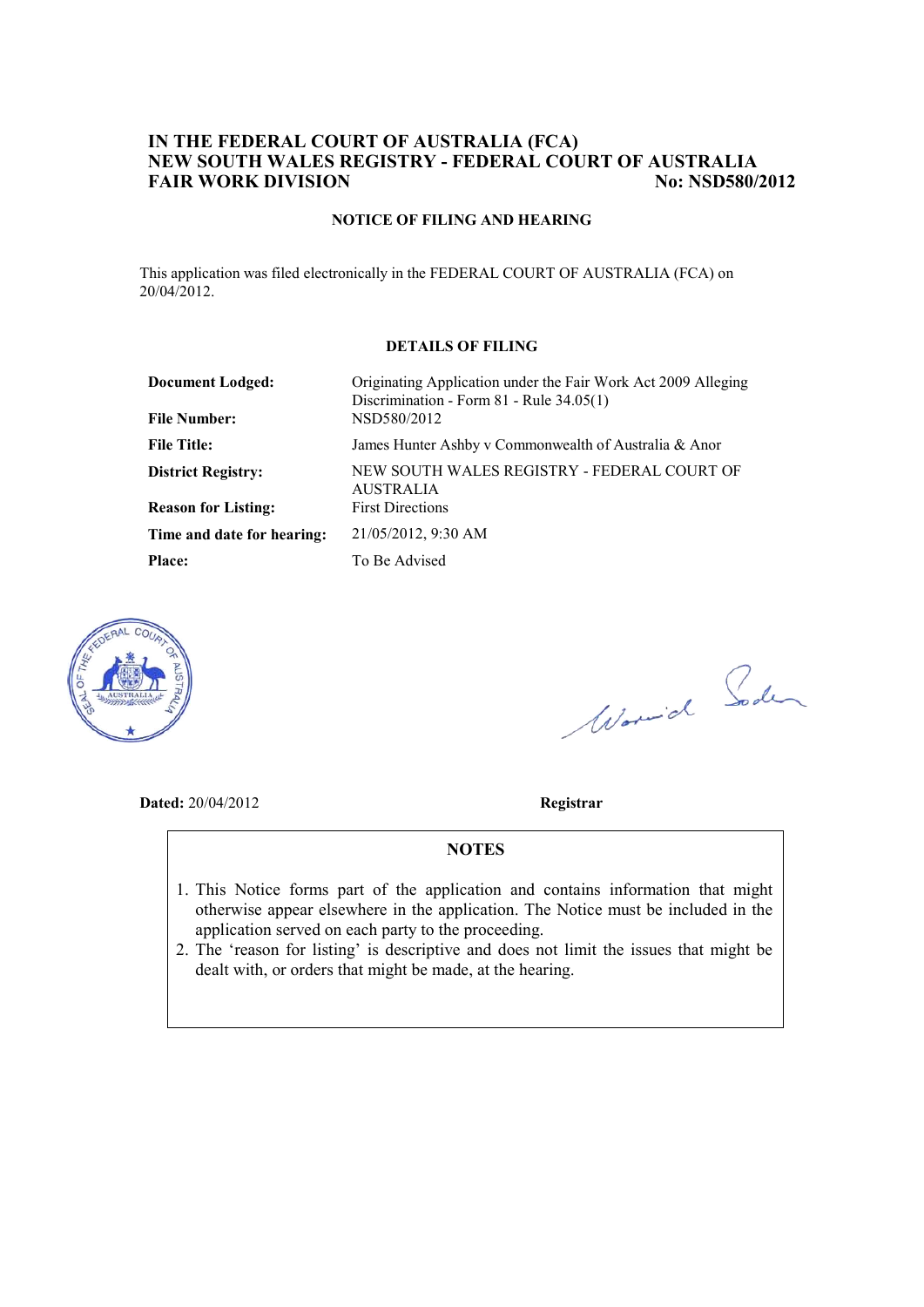Form 81 Rule 34.05(1)



# **Originating application under the Fair Work Act 2009 alleging discrimination**

No. of 2012

Federal Court of Australia District Registry: New South Wales Division: Fair Work

### **James Hunter Ashby**

Applicant

**The Commonwealth of Australia**  First Respondent **Peter Slipper**  Second Respondent

To the Respondents

The Applicant applies for the relief set out in this application.

The Court will hear this application, or make orders for the conduct of the proceeding, at the time and place stated below. If you or your lawyer do not attend, then the Court may make orders in your absence.

You must file a notice of address for service (Form 10) in the Registry before attending Court or taking any other steps in the proceeding.

**Time and date for hearing:** [Registry will insert time and date]

**Place:** [address of Court]

Date:

Signed by an officer acting with the authority of the District Registrar

| Filed on behalf of (name & role of party)                  | James Hunter Ashby, Applicant       |     |                |  |
|------------------------------------------------------------|-------------------------------------|-----|----------------|--|
| Prepared by (name of person/lawyer)                        | Michael Daniel Harmer               |     |                |  |
| Law firm (if applicable)                                   | Harmers Workplace Lawyers           |     |                |  |
| (02) 9267 4322<br>Tel                                      |                                     | Fax | (02) 9264 4295 |  |
| Email<br>michael.harmer@harmers.com.au                     |                                     |     |                |  |
| <b>Address for service</b><br>(include state and postcode) | Level 28, St Martins Tower          |     |                |  |
|                                                            | 31 Market Street, Sydney, NSW, 2000 |     |                |  |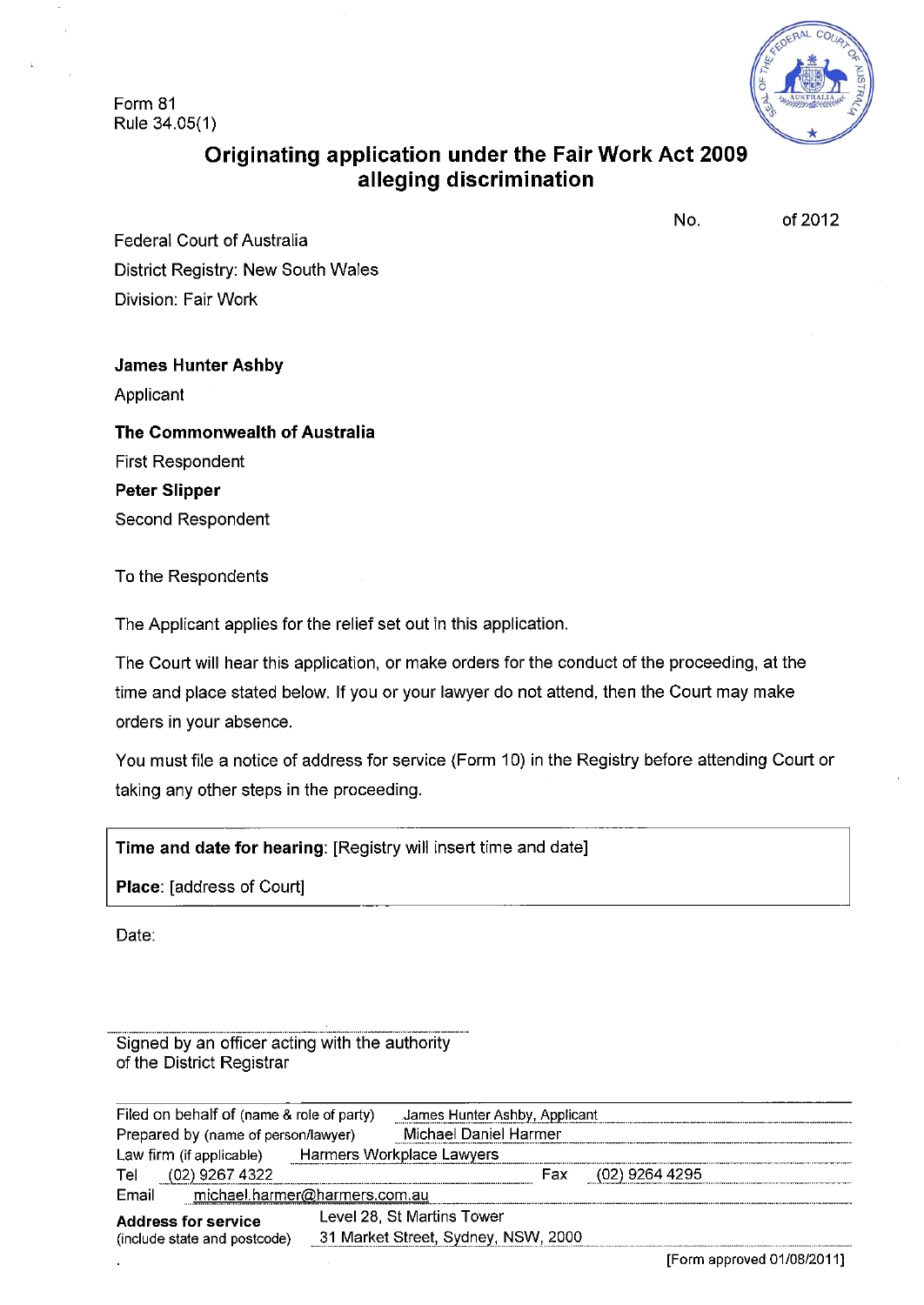

## **Details of claim under the Fair Work Act**

The Applicant claims that:

## **The Parties**

- 1. The Applicant is a person able to sue and be sued in his own name, and is employed by the Second Respondent on behalf of the Commonwealth of Australia under Part III of the *Members of Parliament (Staff) Act 1984.*
- *2.* The First Respondent is the Commonwealth of Australia via the Minister for Finance and Deregulation. The Minister for Finance and Deregulation is the Minister administering the *Members of Parliament (Staff) Act 1984,* and pursuant to Schedule 6.3 of the Fair Work Regulations and Regulation 6.09 of those Regulations, is the relevant Employing Authority of persons employed under Part III of the *Members of Parliament (Staff) Act 1984.*
- 3. The Second Respondent, the Speaker of the House of Representatives, is a person empowered to employ persons under the *Members of Parliament (Staff) Act 1984,* and thus also an Employing Authority under Regulation 6.09 and Schedule 6.3 of the Fair Work Regulations. The Second Respondent, on behalf of the Commonwealth, employed the Applicant.

### **Sexual Harassment**

4. Between January 2012 and March 2012, the Second Respondent made unwelcome sexual advances, unwelcome sexual comments and unwelcome suggestions of a sexual nature to the Applicant.

### Knowledge of the First Respondent - the Commonwealth

- 5. In or around mid 2003, the First Respondent became aware that the Second Respondent had formed a relationship of a sexual nature with a younger male member of staff employed in the office of the Second Respondent.
- 6. The First Respondent obtained this knowledge via its employee, Mr Tony Nutt, a Senior Adviser to the then Prime Minister, John Howard. Mr Nutt was so informed by Megan Hobson, a former member of the Second Respondent's staff who had viewed a video in which Mr Slipper was observed to:
	- (a) enter the bedroom of a junior male staff member via the window;
	- (b) lie on a bed with the junior male staff member in shorts and t-shirt and hug the junior male staff member in an intimate fashion;
	- (c) urinate out of the window of the room.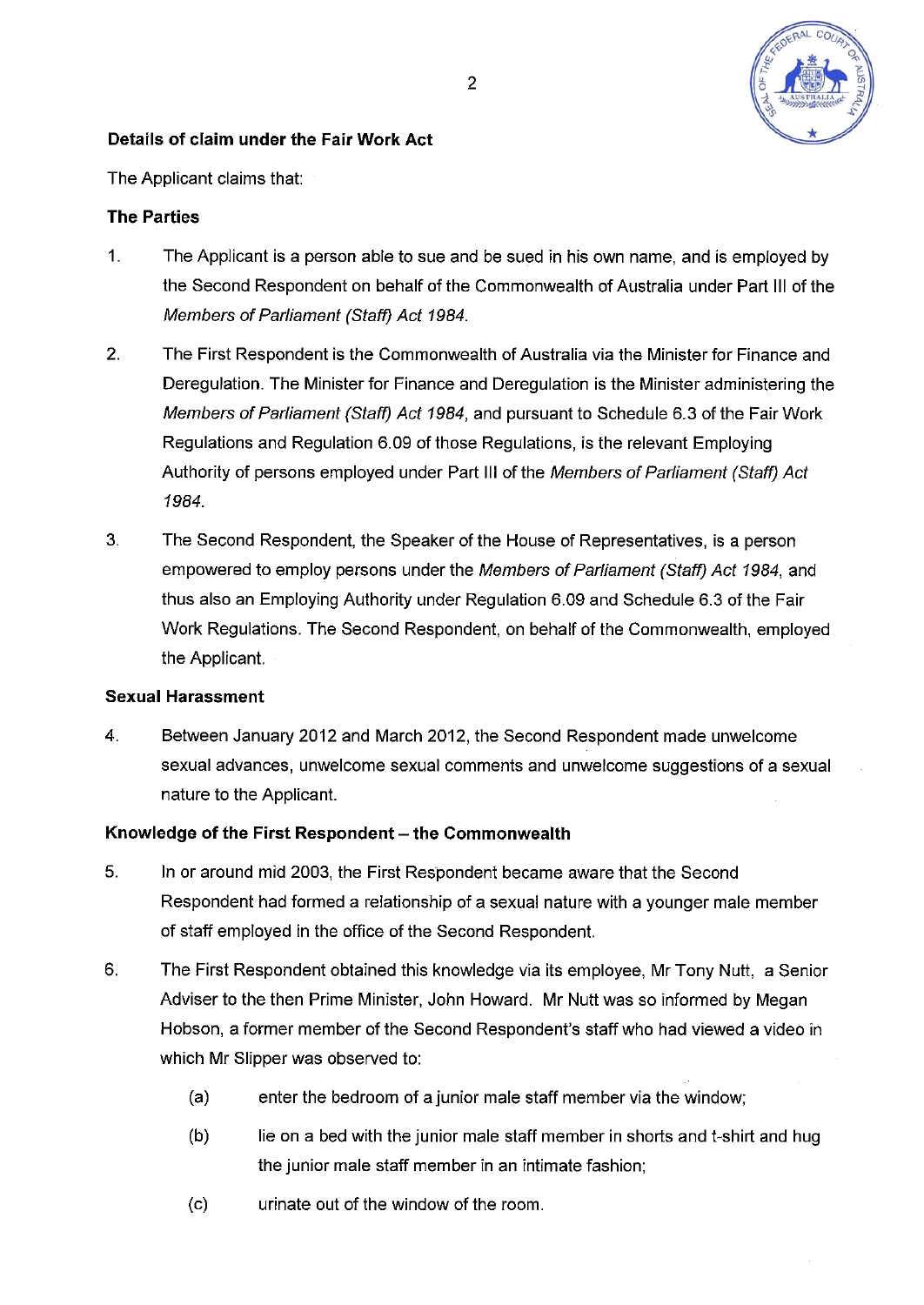- 7. Mr Nutt, having been informed of (a) and (b) above by Megan Hobson, directed Megan Hobson to "....forget all about if"
- 8. The Commonwealth thereafter failed to take reasonable and effective steps to prevent the Second Respondent from utilising his office to foster sexual relationships with young male staff members.
- 9. In or around May Budget Week 2003 the junior male staff member referred to at 6(a) above had complained to Megan Hobson to the effect "I have been abused by Peter [Slipper]. We had drinks after an electorate event on Australia Day [2003]. Peter made advances on me and I said "no"". The junior male staff member showed Megan Hobson scabs on his knuckles where he said he had recently hit a brick wall whilst defending himself against an attack by Peter Slipper during a parliamentary trip to Adelaide. Megan Hobson recommended that the junior male staff member lodge a complaint through the appropriate channels. After viewing the video referred to at 6 above, Megan Hobson formed the view that the relationship was consensual.

#### **Offer of Employment**

- 10. At some time in or around June to August 2011, the Applicant was invited to the home of the Second Respondent by a third person, who was launching a bid to enter local council. At that time, the Second Respondent asked the Applicant questions about the sexual orientation of the third person. The Applicant responded that he did not know, but in the course of the conversation the Applicant openly revealed his own homosexuality.
- 11. On or about 15 October 2011, the Second Respondent enquired as to whether the Applicant would be interested in a role as a media adviser. A short time later, the Second Respondent officially offered the Applicant the role. The Applicant declined the offer. The Second Respondent was persistent with his offer.
- 12. On or about 27 October 2011, the Second Respondent again offered the Applicant the role. The Applicant again declined the offer.
- 13. By letter dated 5 December 2011 the Second Respondent later offered the Applicant employment as an Adviser on his personal staff as an ongoing employee, to be employed as a Personal Employee under Part III of the *Members of Parliament (Staff) Act 1984.*
- 14. The Applicant accepted the position and commenced employment on or about 22 December 2011. The role involved work both in the Electorate Office in Queensland and in Canberra.

### **First week in Canberra**

15. On 2 January 2012, the Applicant travelled to Canberra to commence work there.

3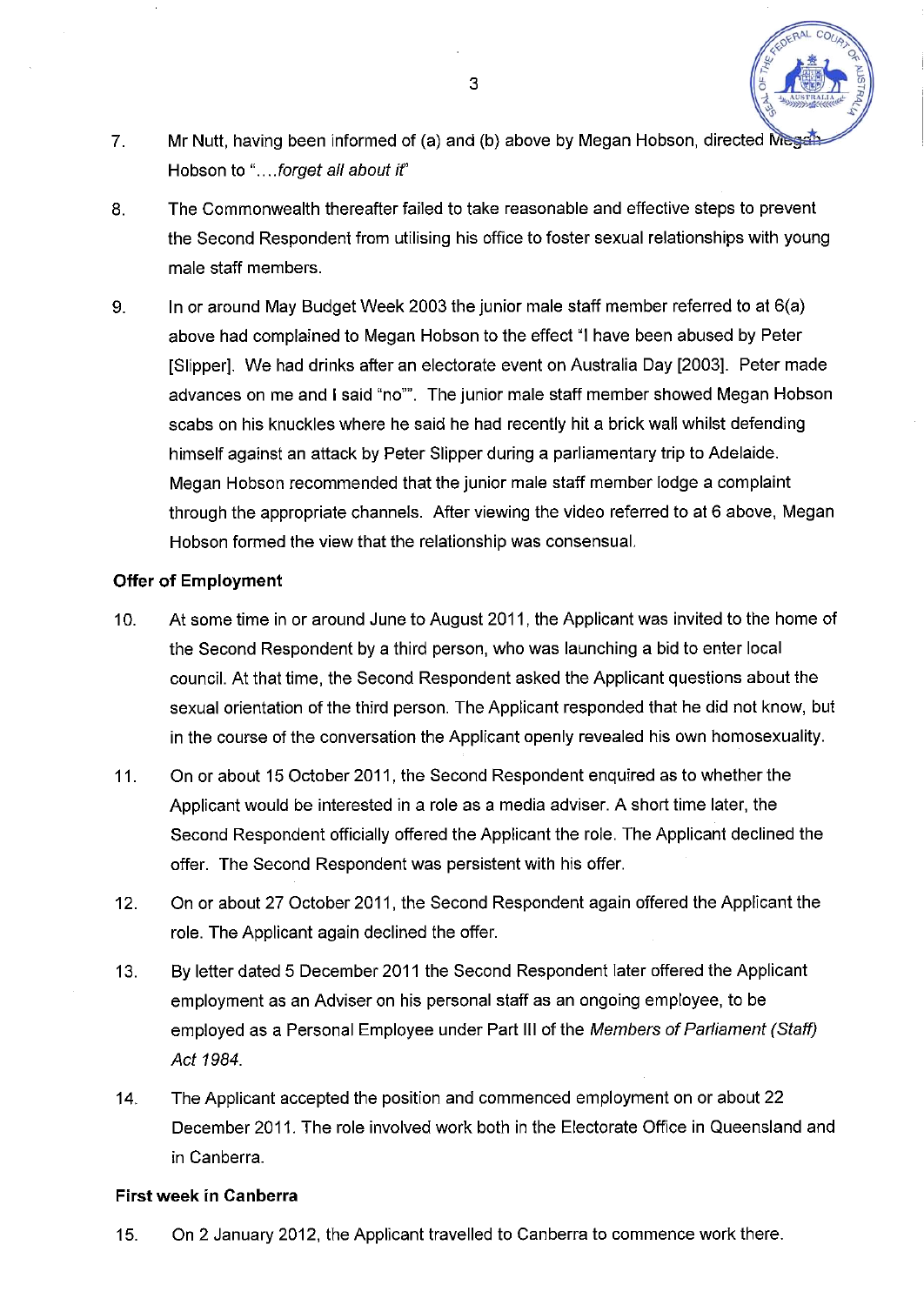

- 16. At the insistence of the Second Respondent, the Applicant was to stay in the Second Respondent's flat in Hughes in Canberra.
- 17. The Second Respondent told the Applicant that another long term adviser, Tim Knapp, normally stayed in the flat but was away, and that other staff had also stayed in the flat with him.
- 18. During the first week of the job, the Second Respondent came into the office of the Applicant and said "Tim [Tim Knapp] says you're my fuck buddy." The Applicant had heard that term at high school, and considered it poor humour but otherwise brushed it off at the time.
- 19. On or about Wednesday 4 January 2012, the Applicant and the Second Respondent attended Parliament House for work purposes. During the day, the Second Respondent complained of a sore neck. The Applicant knew that there were medical and other services available in Parliament House and suggested that the Second Respondent use those services to treat his neck. The Second Respondent declined to use those available services.
- 20. Later that day, the Applicant and Second Respondent travelled back to the Second Respondent's flat after work. The Second Respondent then said to the Applicant "Can you massage my neck." The Applicant said words to the effect of "Yeah, righto.", as he did not know what other response to give as he was brand new to his job and he was being asked by his employer.
- 21. The Second Respondent then lay on his bed. He did not have a shirt on and was clothed only in shorts. The Applicant stood beside the bed and began to massage the Second Respondent's neck. After about a minute the Second Respondent began to moan in a manner that to the Applicant indicated intense sexual pleasure. The Applicant was shocked, felt very uncomfortable at what was happening, and stopped immediately, saying "You're done", and proceeded to leave the room. The Second Respondent said "Oh that felt so good."
- 22. The next morning, Thursday 5 January 2012, as the Applicant was getting ready for work, the Second Respondent suddenly said words to the effect of:

### "You're a strange one".

The following conversation then took place in words to the effect of:

|                                      | Second Respondent: "You're weird because you shower with the door shut." |
|--------------------------------------|--------------------------------------------------------------------------|
| Applicant: l                         | "What's weird about that?"                                               |
| Second Respondent: "You're a prude." |                                                                          |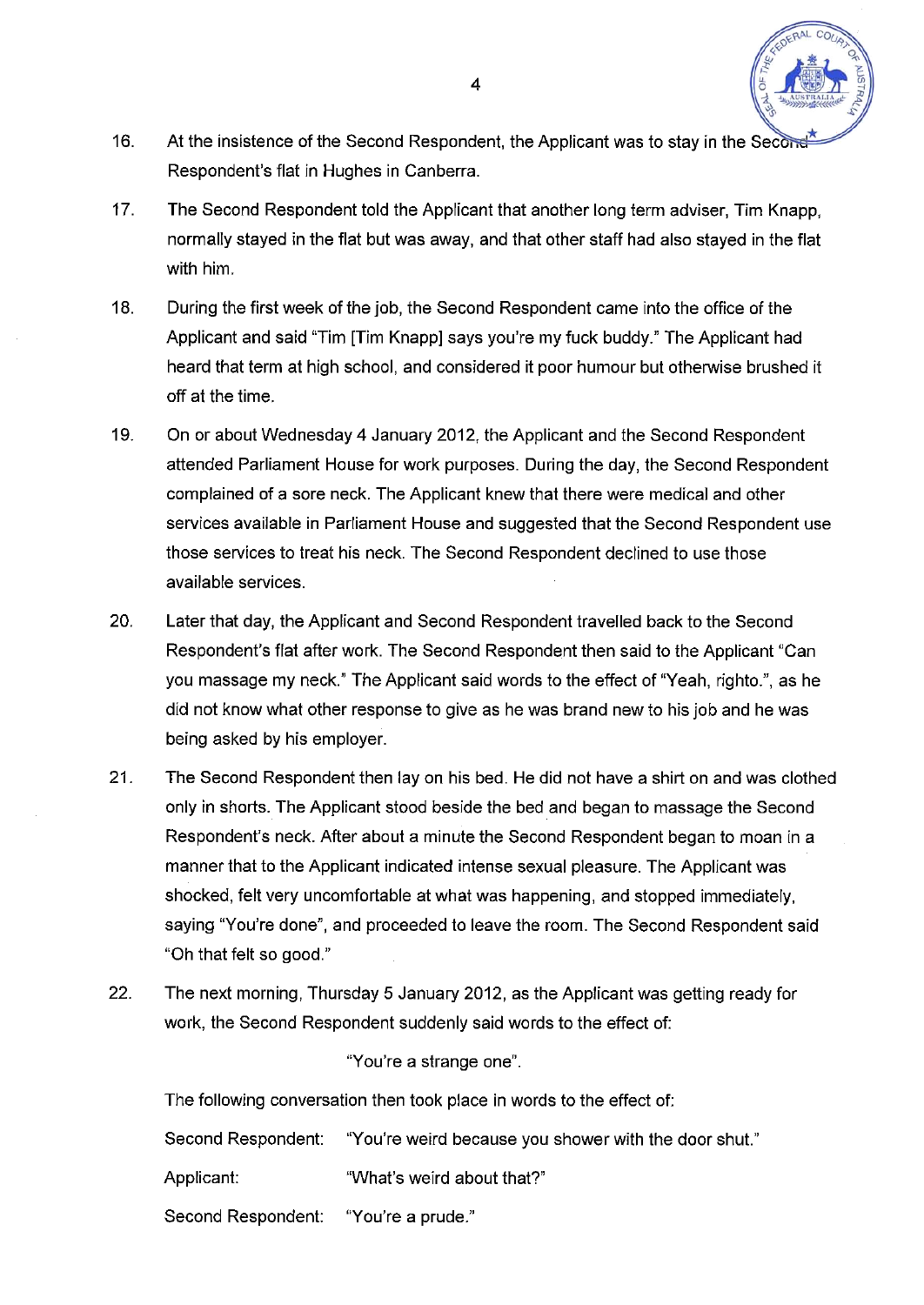

| Applicant:         | "You can call me what you like, I'm happy to wear the tag                                |  |  |
|--------------------|------------------------------------------------------------------------------------------|--|--|
|                    | prude. I don't know what you private schoolboys got up to in                             |  |  |
|                    | your day, but I've never found it normal to shower with the door                         |  |  |
|                    | open. My Dad's never done it, I've never done it, my mates don't                         |  |  |
|                    | do it, that's not weird."                                                                |  |  |
| Second Respondent: | "But you even go to the toilet with the door shut."                                      |  |  |
| Applicant:         | "It's not weird and it's normal."                                                        |  |  |
| Second Respondent: | "You should try showering with the door open."                                           |  |  |
| Applicant:         | "It's never gonna happen."                                                               |  |  |
| Second Respondent: | "What have you got to hide? What are you doing in there?"                                |  |  |
| Applicant:         | "I'm not doing anything in there, it's just not normal to shower<br>with the door open." |  |  |

- 23. The next morning, the Applicant was woken by the sound of the shower. The Applicant became aware that the Second Respondent was in the shower, because he could hear the way the water fell. The Applicant saw that the door to the bathroom was open. The Second Respondent thereafter continued to shower with the door open for the remainder of that week in Canberra.
- 24. At the end of that first week, the Applicant and the Second Respondent were required to return to Queensland. The Second Respondent required the Applicant to accompany him and to make a stopover in Sydney. The Applicant was wearing a purple Polo shirt, which he had to purchase in Canberra as he had not taken any casual clothes with him. While waiting in the queue to reboard the aircraft for Brisbane, the Second Respondent said to the Applicant words to the effect of:

"I wouldn't have worn that shirt if I was you."

The Applicant replied: "Why is that?".

The Second Respondent replied: "I would have worn a large. No, actually, I would have worn an extra large. You look fat in that."

The Applicant then swore at the Second Respondent, who smirked in response.

25. The Applicant had previously disclosed to the Second Respondent that he had previously had issues with his weight, but had managed to lose a significant amount. The Second Respondent thus was aware that the Applicant was sensitive to issues about his weight. The Applicant saw the comment about his weight as vindictive and deliberately spiteful.

5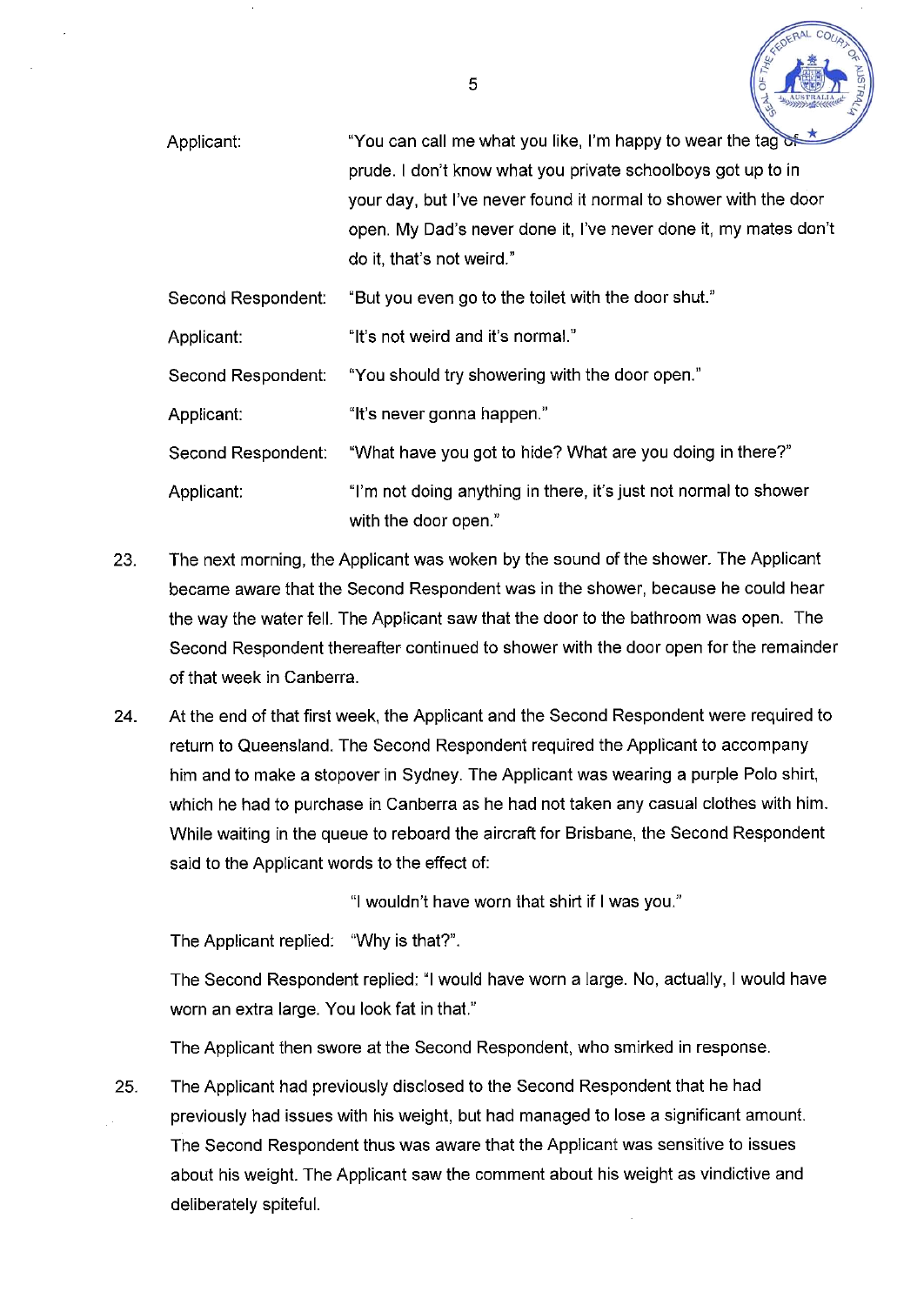

#### **14 January 2012 and subsequent**

- 26. On the morning of 14 January 2012, the Applicant drove to the home of the Second Respondent and his wife in order to take the Second Respondent to meet with some of his constituents. The Second Respondent indicated to the Applicant that he wanted coffee before they left. To avoid being late, the Applicant suggested obtaining coffee from a takeaway shop near the Second Respondent's home. The Applicant therefore stopped the car at a takeaway coffee shop located approximately two kilometres from the home of the Second Respondent. After purchasing the coffee, and while they were still parked, the Second Respondent asked the Applicant "Have you ever come in a guy's arse before." The Applicant was shocked to hear this question from his employer and replied "That's not the kind of question you ask people, Peter." The conversation then ceased, but the Applicant could not leave as he was obliged to drive the Second Respondent to the meeting.
- 27. Some weeks later, again while the Applicant was driving the Second Respondent, the Second Respondent repeated the question and then asked the Applicant "Twinks or Bears - what are you into?". The Applicant recognised the question as relating to types of gay sexual partners and was uncomfortable, replying to the questions "They are not questions you ask."

#### **Text Messages on 1 and 2 February 2012**

28. On or about 1 February 2012, the Sunshine Coast Daily, a local newspaper circulating on the Sunshine Coast in Queensland asked the Second Respondent to do an interview on the Second Respondent's use of social media. The Sunshine Coast Daily had published stories adverse or hostile to the Second Respondent The Applicant, and the Second Respondent's Media Adviser, Karen Doane, had advised the Second Respondent not to do the interview as the questions could easily be skewed to reflect badly on the Second Respondent. The Applicant sent the Second Respondent a text message from his mobile telephone at 5.44pm on 1 February 2012 in the following terms:

> "DO NOT DO THE SOCIAL MEDIA INTERVIEW WITH CATHY. They are digging for a new angle. It will not be good!!!! The questions are laced with double meaning. It's like answering the "do I look fat" question. There's not [sic] right answer. The daily do not like u! U do not like them! I do not like them! Do not help them sell papers!"

29. A short time later, the Applicant found that the Second Respondent had done the interview despite his Advisers' advices. At 6.10pm the Applicant sent the following text message to the Second Respondent: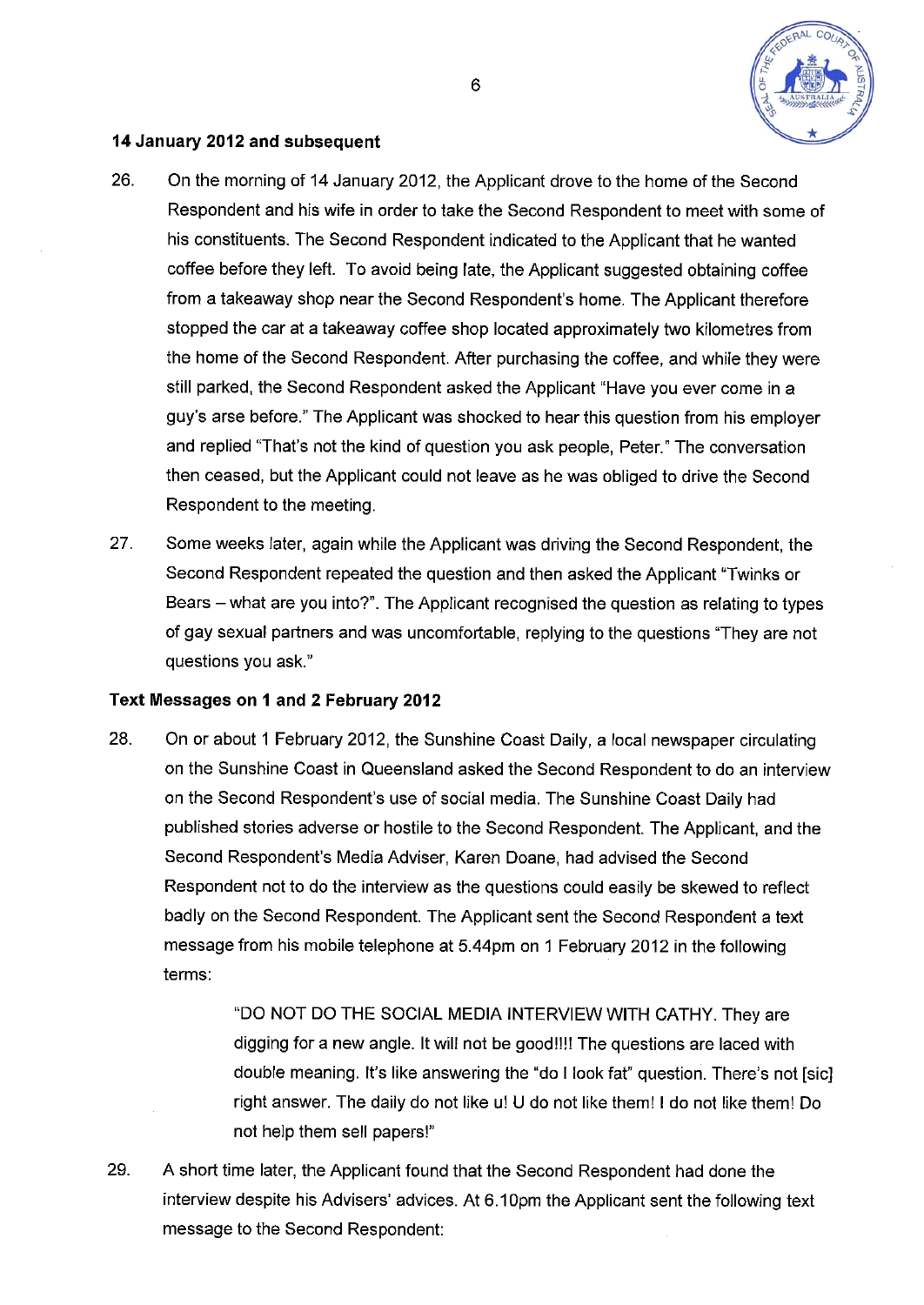

"You're not funny! I cannot believe you called her! We'll have to clean this up now!!! Fuck fuck fuck"

30. At 7.06pm the Second Respondent sent the Applicant a text message that read:

"Relax my friend! x"

The Applicant noticed that it was ended with an "x", which was used in texting to refer to "kiss", but thought it may have been a slip when sending the text. The Applicant replied at 7.07pm:

> "It's so very hard to when u care about the bloke they keep fucking over. 1 hope like hell they don't fuck u over with this report."

- 31. The Second Respondent then sent a text message to the Applicant at 7.19pm which merely stated "Xxx". While the Applicant could assume that one "x" was a mistake, he became concerned at three and viewed the message as bizarre.
- 32. At 9.38pm that day, the Second Respondent sent the Applicant a text message which stated:

"Would be good if you here but perhaps we are not close enough?"

Despite the question mark at the end indicating that the Second Respondent wanted a response, the Applicant did not respond.

- 33. When the Second Respondent did not receive a response to a text message, the Applicant was aware from his time working for the Second Respondent that the Respondent would often re-send the same message. At 10.00pm, the Second Respondent again sent the text message: "Would be good if you here but perhaps we are not close enough?"
- 34. The following text exchange then took place:

10.10.53-**Applicant:** "Haha where's Tim tonight?"

10.10.18 - **Second Respondent:** "Missing"

10.10.45 - **Applicant:** "Gone to pick up lol"

10.12.44 - **Second Respondent:** "Do you think timbo is closer to me than you?"

10.13.52 - **Applicant:** "Yeah but that's to be expected. He's known u longer. That sort of stuff doesn't worry me."

10.14.40 - **Second Respondent:** "Gone to prick [sic] up whom? And closer to you than pete?"

10.16.01 - **Applicant:** "No he's closer to u. I hardly know him"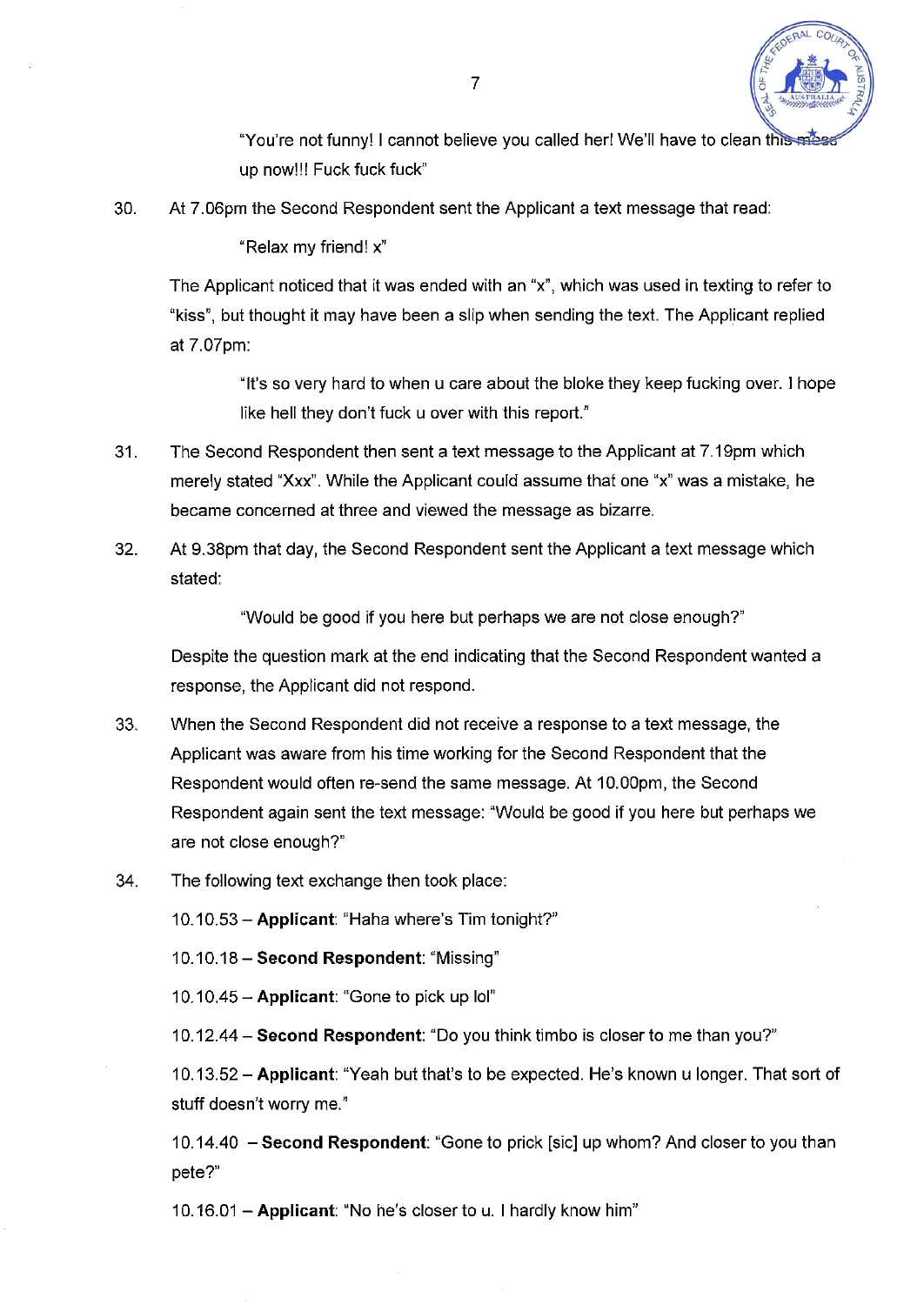

10.16.14-**Applicant:** "A random root lol"

10.17.23 - **Applicant:** "I gotta stop being rude to my friends. Text u when I leave"

10.37.55 - **Second Respondent:** "U getting roks off. Pity"

10.38.32 - **Second Respondent:** "If you interested we could be closer?"

10.43.25**-Second Respondent:"?"** 

10.49.20 - **Applicant:** "I think we're good already. I'm happy seeing Tim being closest. I hate stepping on toes"

10.49.29**-Second Respondent:":)"** 

10.51.26 - **Second Respondent:** "Your call if u want to keep degrees of separation. No toes"

10.51.44**-Second Respondent:** "I told him positrion [sic] open"

10.54.38 - **Second Respondent:** "But your call and no hard feelings in that you only want businesslike contact. In that event of the difficulty in our personla"

10.57.22 - **Applicant:** "I don't know what type of contact you expect Peter. Perhaps u should define that u would like and I can then be clearer on my position."

10.58.14 - **Second Respondent:** "U want something more? U brillianmt [sic] at massages"

10.59.57 - **Applicant:** "No I'm happy the way things are. I care for u Pete but the massage is as far as it goes. Life's a lot more simpler when it's business and a few drinks after work"

11.00.38 - **Second Respondent:** "Oh"

1101.32**-Second Respondent:** "No problems and thanks for I"

11.01.55 - **Applicant:** "All good"

11.04.52 - **Second Respondent:** "Sorry things not working out but appreciate your frankness. In future in circumstances please arrange all communcoations"

11.06.29 - **Second Respondent:** "Thu tim as cannot guarantee availability. Sorry u missing syd harbour creises [sic: cruises]"

35. The direction by the Second Respondent to the Applicant to communicate through an alternative adviser, Tim Knapp, was a sudden change which the Applicant considered to be a reprisal for the Applicant declining the sexual invitations of the Second Respondent. The reference to the Harbour cruise was reference to a cruise with a delegation from Samoa, involving the Deputy Prime Minister of Samoa. The Applicant had been invited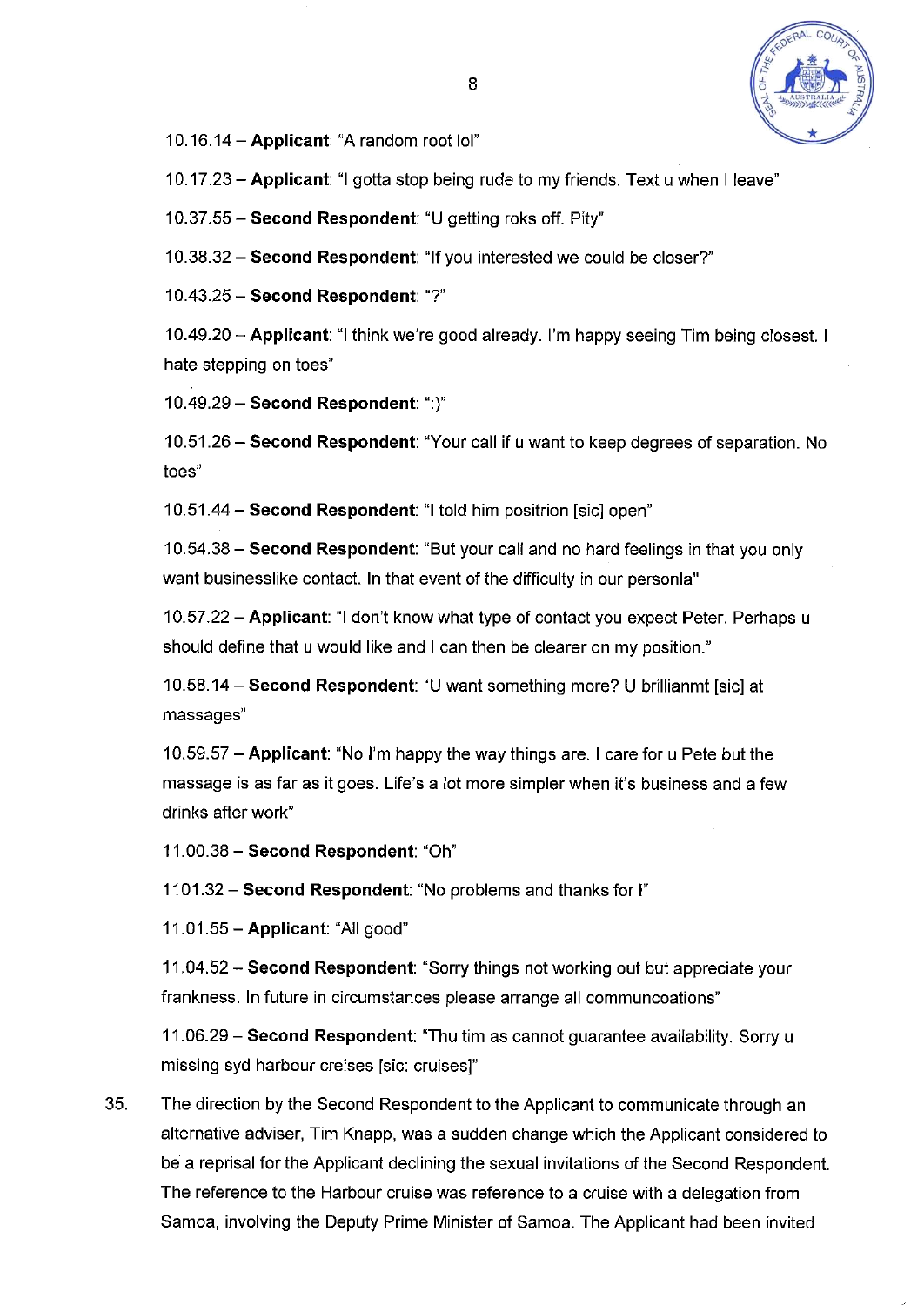

to attend, and was annoyed that he appeared to now being denied permission to attend because he had rejected the sexual invitations put by the Second Respondent. The following text exchange took place:

11.07.08 - **Applicant:** "Am I missing it now?"

11.08.06 - **Second Respondent:** "Suspect if you miss"

11.10.06 - **Second Respondent:** If you miss ok. Tim has girlfrien abd"

11.10.31 - **Second Respondent:** "And pete needs to sortou."

11.17.39 - **Second Respondent:** "Ok your call. Sorry? You still happy to ?come to can? If not can cover"

36. The next morning, the Second Respondent sent the following text at 6.40.57am: "Ha only joking last night! How media/ daily? Sometimes I feel depressed and as tho the weight of the world is on my shoulders."

The following exchange then took place:

7.53.18 - **Second Respondent:** "And suspect I'm pretty stressed bout next week"

8.39.39 - **Applicant:** "Yeah I get that. Just be mindful we all carry that same level of commitment and stress for various reasons."

8.47.16 - **Second Respondent:** "Ok :)"

10.01.46 - **Second Respondent:** "How daily? Media?"

# **Text messages on 26 February 2012**

37. On 26 February 2012, the Applicant had a further text message exchange with the Second Respondent. It began at 5.37pm with the Second Respondent texting the Applicant with the number of "followers" he had on Twitter. After some messages about that, and about each others location, the Applicant advised the Second Respondent he was in Canberra. The Second Respondent sent the Applicant a text message at 7.18.28pm, stating:

"Lucky Canberra. Tim [third person] thought you were a nice twink!"

38. That message was repeated at 7.32.09pm, with the Second again sending the message:

"Lucky Canberra. Tim [third person] thought you were a nice twink!"

39. The Applicant was concerned that the Second Respondent was discussing him in sexual terms. He could not recall who "Tim [third person]" was, and could not recall meeting him. At 7.35.25pm, the Applicant send the following text message: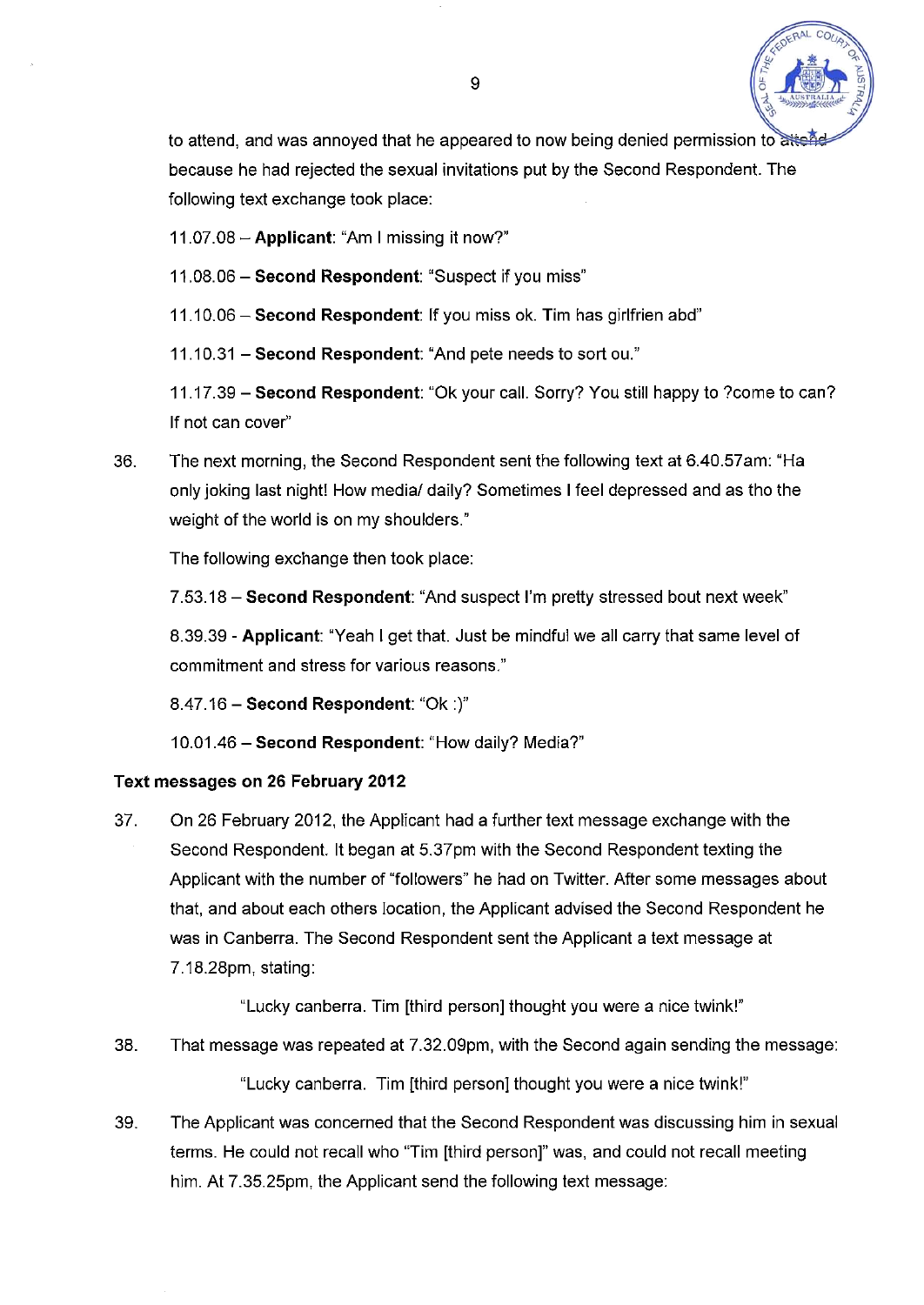

"Why would he have seen a pic of me? That's a little weird that comment from him. Weird he was having that convo with u"

40. The Second Respondent replied at 7.56.46pm

"Met u in person"

41. The following exchange then occurred:

8.00.18pm - **Applicant:** "Oh Tim. What was the discussion about."

8.01.25pm - **Second Respondent:** "U"

8.02.10pm - **Applicant:** "In a good way I hope."

8.03.28pm - **Second Respondent:** "Bout whether your loyalty was to the thugs in LNP or to me! I told him I was hopeful your loyalty was to me"

The "Tim [third person]" referred to in paragraphs 37 to 41 was not Tim Knapp.

42. There then followed a lengthy exchange of text messages in which the Second Respondent appeared to be questioning the loyalty of the Applicant and attempting to control his actions. In the course of that text exchange, the Second Respondent sent the following message:

> ";;)ok I do like you but must understand I get upset when you play with my enemies and keep me in the dark. It is not what I expect of someone I considered I am close to. If you find this intolerable please discuss"

43. The Applicant has kept all text messages on his mobile telephone and had his mobile telephone forensically examined to ensure that the messages were genuinely sent.

### **Incident on 1 March 2012**

- 44. On 1 March 2012, the Applicant prepared for the Second Respondent a YouTube video of the Second Respondent explaining the significance of the Mace in the Parliament. The Applicant had the video on his personal laptop, and was sitting in his office in the offices of the Second Respondent.
- 45. The Second Respondent came and stood behind the Applicant, and watched the video on the Applicant's laptop. The Second Respondent then put his hand on the arm of the Applicant, and stroked the Applicant's arm, stating in low tones "You do such a beautiful job with these videos". The Applicant immediately dropped his arm to ensure the touching ceased.

### **Incident on 20 March 2012**

46. On 20 March 2012, the Applicant was in his office. The Second Respondent walked into the office and said "Can I kiss you both". There was no other person present in the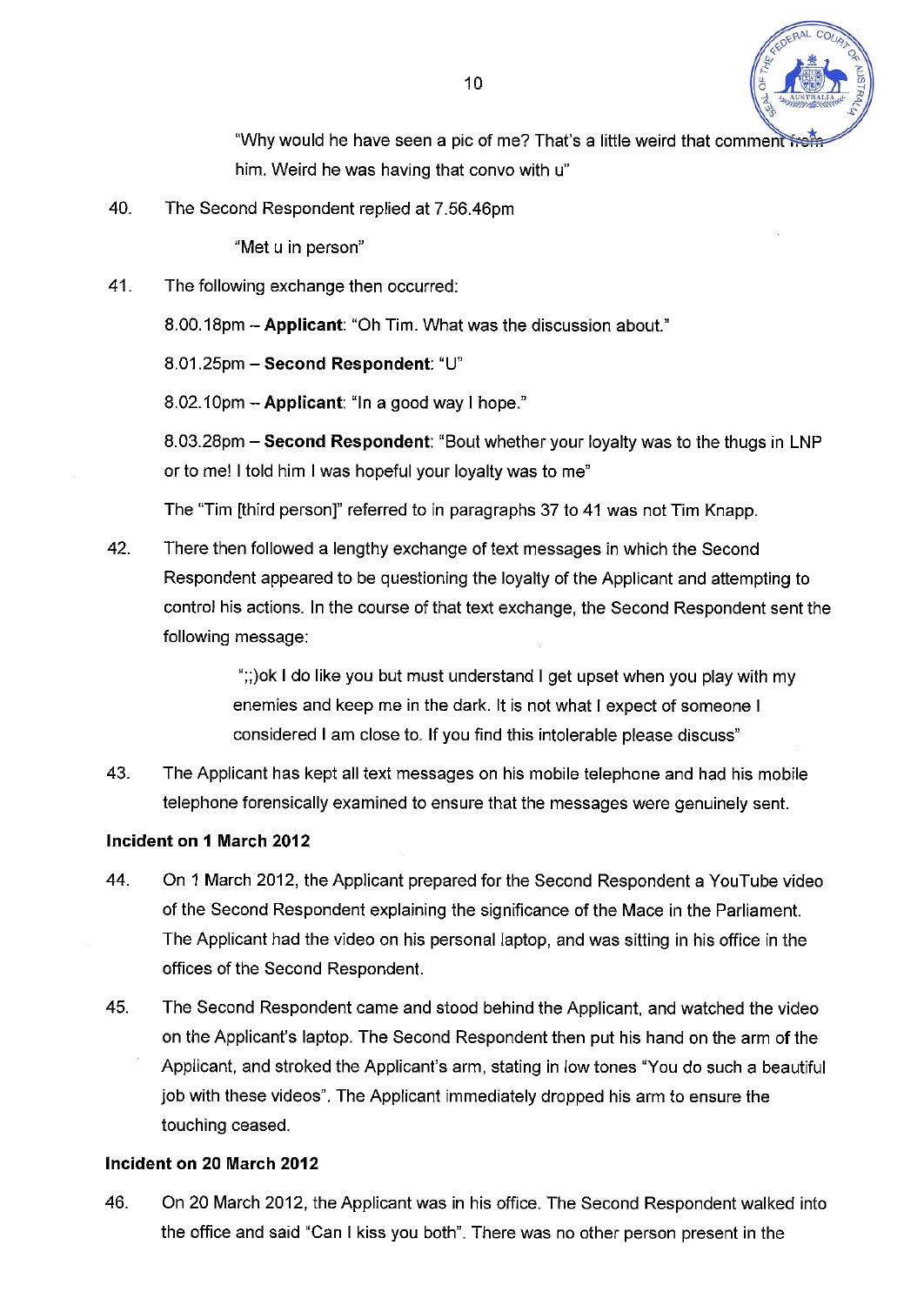

office, and the Second Respondent was looking only at the Applicant. The Applicant "No" very loudly, so that the Media Adviser Karen Doane looked up from the next office to see what was happening. The Applicant moved away from the Second Respondent.

- 47. By this time the Applicant had formed the view that the Second Respondent had recruited the Applicant to his personal staff for the purpose of pursuing a sexual relationship with the Applicant.
- 48. The Applicant was further informed by the Second Respondent that the Second Respondent had in November 2011 interviewed another gay man for the purpose of recruiting that man to the office.

#### **Causes of action**

- 49. The conduct set out in paragraphs 18 to 27, 30 to 36, 37 to 42 and 44 to 46 constitute adverse action by the Respondents against the Applicant, such conduct being because of the person's sexual preferences. The conduct is in the nature of sexual harassment and is unlawful in terms of the *Sex Discrimination Act* 1984, and, insofar as the conduct occurred in Queensland, in terms of the *Anti-Discrimination Act* 1991 of Queensland, and, insofar as the conduct occurred in New South Wales, the *Anti-Discrimination Act*  1977 of New South Wales.
- 50. Further, the conduct set out in paragraphs 24, 34 and 35 were attempts to victimise the Applicant because he refused to have a sexual relationship with the Second Respondent, his employer and a person in authority over the Applicant.
- 51. Due to the conduct of the Respondents, the Applicant has suffered considerable stress, humiliation and illness and is currently seeking medical assistance.
- 52. The Applicant is concerned to ensure that the Second Respondent no longer uses his position to pursue relationships of a sexual nature with young male employees.

The Applicant relies on sections 340, 351, 539, 540, 545 and 550 of the *Fair Work Act* 2009.

The Applicant asks the Court for:

- (a) An order that the Second Respondent undergo counselling and training in the area of anti-discrimination;
- (b) A civil penalty be imposed on the Respondents;
- (c) Compensation for the adverse action (to be calculated following the receipt of expert medical evidence);
- (d) Interest on any compensation;
- (e) Costs;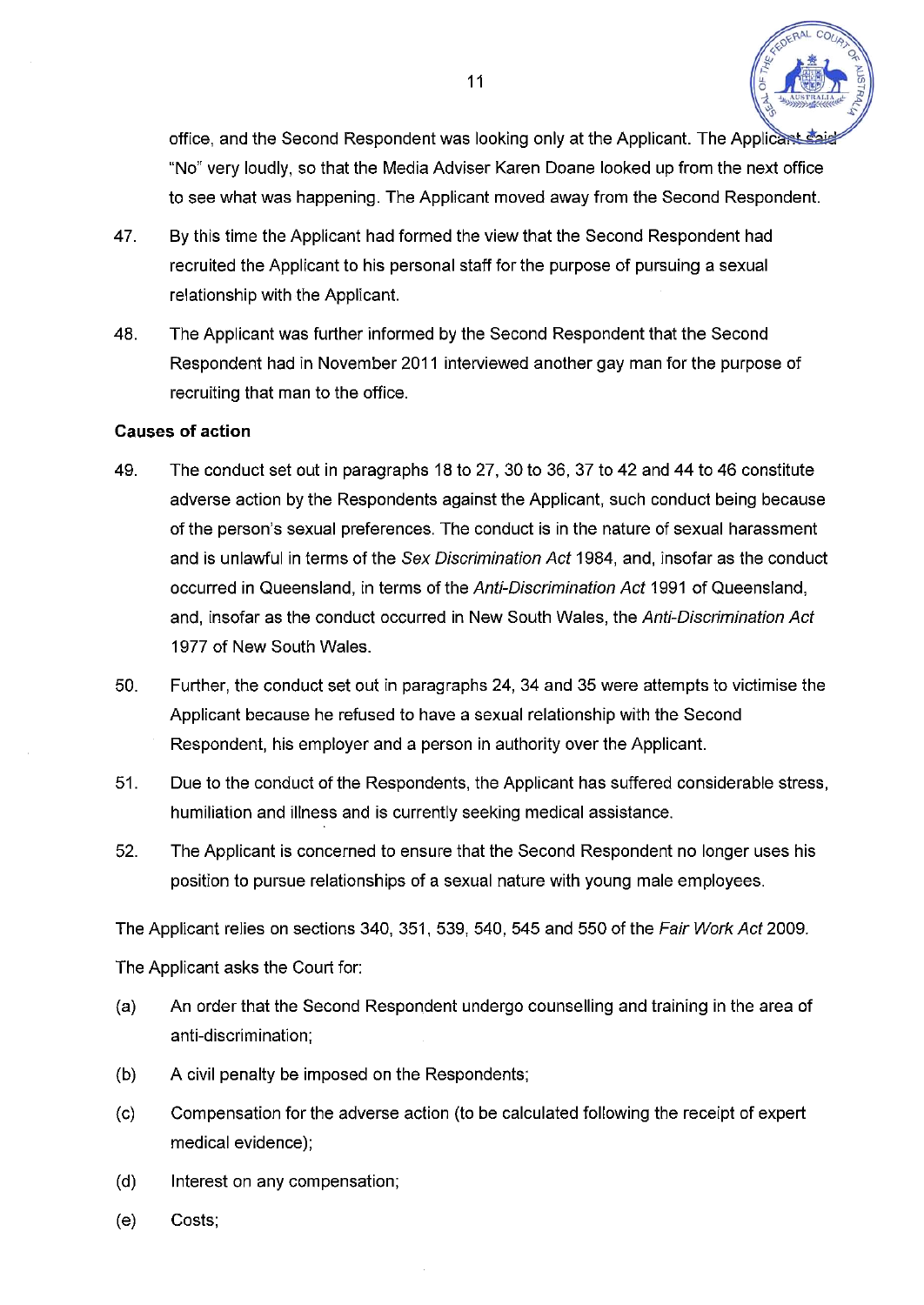

(f) Such other orders as the Court deems fit.

### **Accompanying document**

This application is not accompanied by a certificate issued by Fair Work Australia under section 369 of the *Fair Work Act* 2009 as this matter does not involved termination of employment. This application is accompanied by a Genuine Steps statement to the extent that the proceedings are not excluded proceedings.

### **Other relief**

The Applicant also claims other relief:

### *Breach of Contract*

- 53. The terms on which the Commonwealth through the Second Respondent employed the Applicant included terms that the Commonwealth would:
	- (a) not conduct itself, without reasonable and proper cause, in a manner likely to destroy or seriously damage the relationship of trust and confidence between the parties (the **"Trust and Confidence Term").**
	- (b) act towards the Applicant fairly and in good faith (the **"Good Faith Term");**
	- (c) act with due regard for the agreed purpose of the Applicant's contract of employment, consistently with the justified expectations of the Applicant, and with due care to avoid or minimise adverse consequences to the Applicant such that it could not act so as to interfere with the Applicant's ability to perform his obligations under the contract or prevent the Applicant from enjoying the benefits of his contract and would exercise any power under the Applicant's contract of employment reasonably having regard to the nature of the contract and the entitlements under it (the **"Cooperation Term");** and
	- (d) provide a safe system of work for all its employees including the Applicant and take all reasonable steps to protect the safety of its employees including the Applicant (the **"Safe Work Term").**
- 54. By the conduct described in paragraphs 18 to 27, 30 to 36, 37 to 42 and 44 to 48, the Respondents have breached the Applicant's contract of employment, including but not limited to the Trust and Confidence Term, the Good Faith Term, the Cooperation Term and the Safe Work Term.
- 55. Further, and without limiting the preceding clause, the Respondents have, by the conduct set out below, breached its obligations under the Trust and Confidence Term, the Good Faith Term, the Cooperation Term and the Safer Work Term by involving the Applicant in questionable conduct in relation to travel.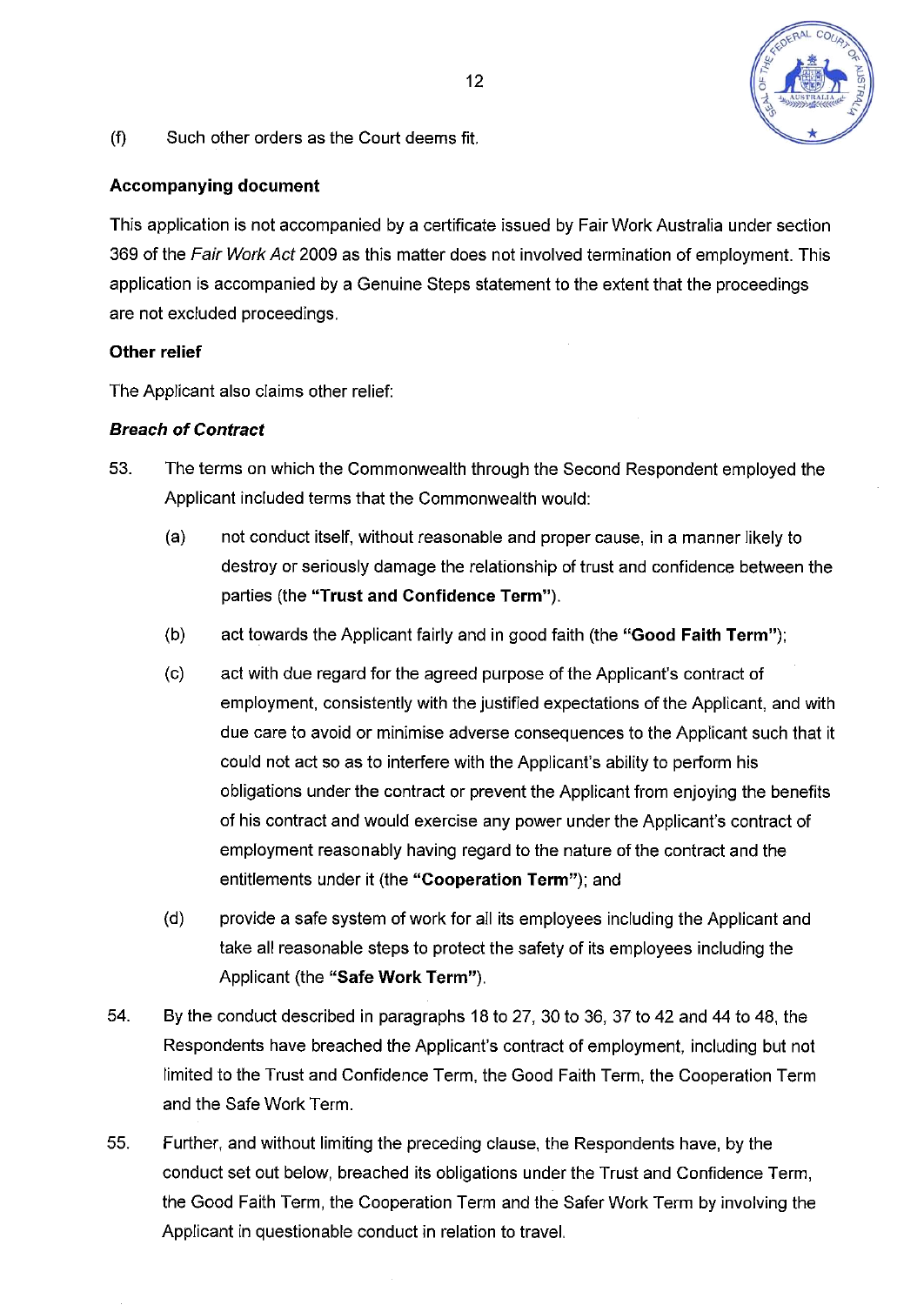

### *Particulars of Conduct*

- (a) On 27 January 2012, the Applicant was required, as part of his duties, to travel with the Second Respondent in Sydney. The Second Respondent travelled in a vehicle that was not a Commonwealth Car, was not obviously a taxi cab, and which did not have a meter or any other form of charge device and which did not display in any way obvious to the Applicant that the vehicle was one for hire or reward. The Second Respondent told the Applicant that he was being picked up by a friend.
- (b) During the journey, the Second Respondent asked the driver words in or to the effect of "How many cabcharges do you require?" The driver replied "Three". At the end of the journey, the Second Respondent signed three vouchers but did not otherwise fill in any details, and handed them to the driver.
- (c) On 5 February 2012, the Applicant was again required, as part of his duties, to travel with the Second Respondent in Sydney. The same driver, and what appeared to be the same vehicle, were used for the travel. Again, the Applicant was forced to witness the Second Respondent sign multiple cab charge vouchers without any details being completed, and witness the Second Respondent hand them to the driver.
- (d) On 11 February 2012, the Applicant was again required, as part of his duties, to travel with the Second Respondent in Sydney. The same driver, and what appeared to be the same vehicle, were used for the travel. Again, the Applicant was forced to witness the Second Respondent sign multiple cab charge vouchers without any details being completed, and witness the Second Respondent hand them to the driver.
- (e) The Applicant intends to make arrangements to make a statement to the Australian Federal Police concerning these expense issues concurrently with the filing of this Application.
- 56. Due to the conduct of the Respondents, the Applicant has suffered considerable stress, humiliation and illness and is currently seeking medical assistance.

The Applicant asks the Court for:

- (a) Damages for breach of contract (to be calculated following the receipt of expert medical evidence);
- (b) Interest on any damages;
- (c) Costs;